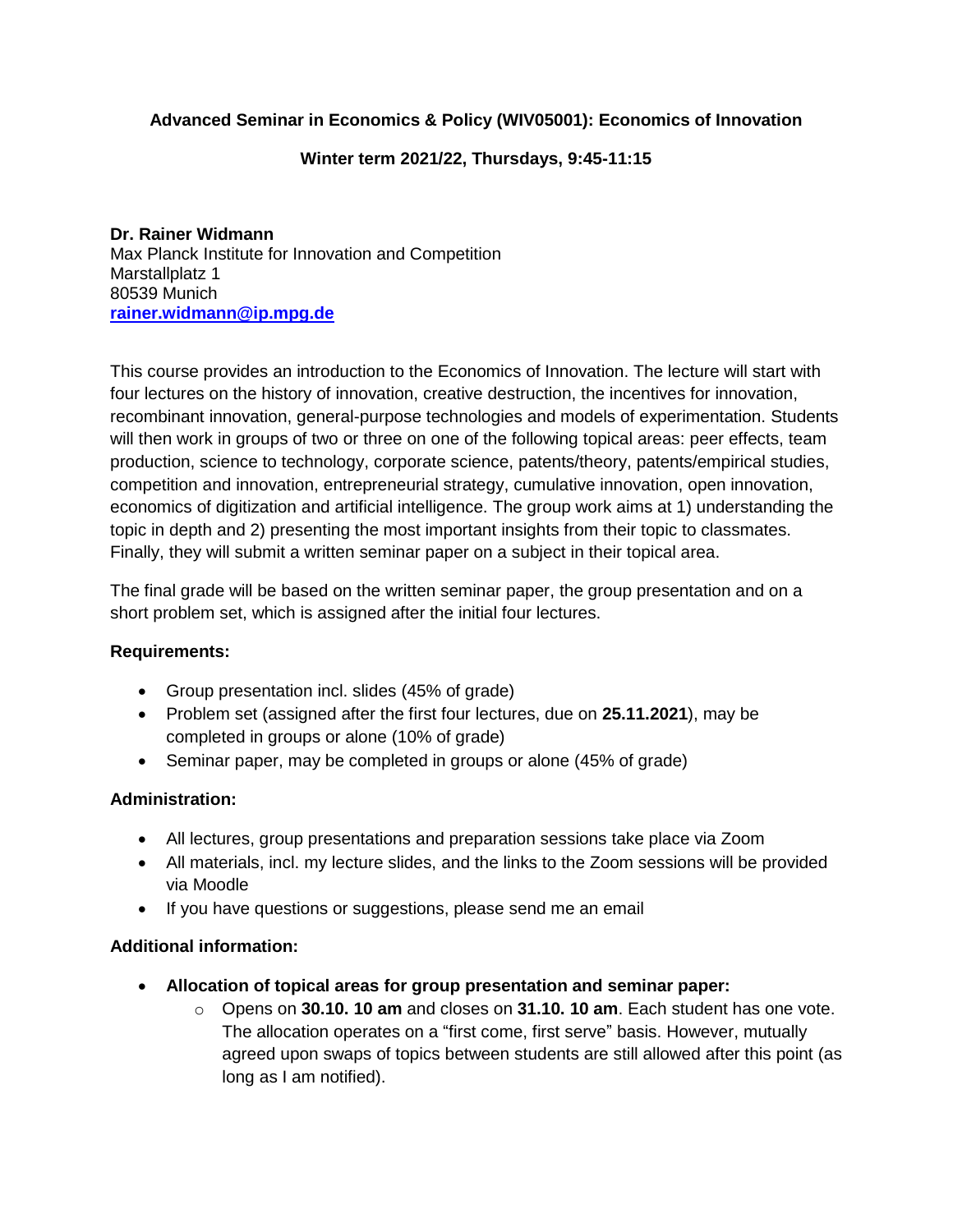## **Group presentations:**

- o I have posted multiple articles per topic (see below). Read the abstracts and decide which ones suit your interests and skills. The group presentation should be based on no fewer than two different articles.
- $\circ$  The primary goal of the group presentation is to convey (some of) the most important lessons from the literature on a particular topic to the rest of the class in a didactical manner.
- $\circ$  Each group should schedule 2 or 3 preparation sessions with me, where we will discuss articles, your slides etc.
- o You may suggest other (alternative) articles or sources for your presentation during your preparation sessions.
- $\circ$  Group presentations are scheduled to take 45 minutes, including discussion. You should aim to speak for around 30 minutes.
- o At least 2 group members should present.

# **Seminar Paper:**

- o Approx. 2500 words per group member
- $\circ$  Structure: Table of contents, List of tables/figures, Introduction, Main Part, Conclusion/Discussion, Bibliography, Declaration of authorship
- $\circ$  Coverpage: Title of the seminar, semester, topic title, name and matriculation numbers of the authors, submission data, supervisor, word count
- o Due **10.2.2022**
- o More instructions to follow

# **Schedule at a glance:**

- 21.10. Class 1: Lecture Welcome, Organization, Introduction
- 28.10. Class 2: Lecture Introduction (continued)
- 30.10. Assignment of topics for group presentations via Moodle
- 4.11. Class 3: Lecture Engines of Growth
- 11.11 Class 4: Lecture Exploration/Exploitation
- 18.11. Class 5: Q&A for problem set
- 25.11. Problem set due
- 9.12. Class 6: Group presentations Teams
- 16.12. Class 7: Group presentations Science
- 23.12. Class 8: Group presentations Patents
- 13.1. Class 9: Group presentations Firms
- 20.1. Class 10: Group presentations Cumulative and Open Innovation
- 27.1. Class 11: Group presentations Digital Technologies
- 10.2. Seminar paper due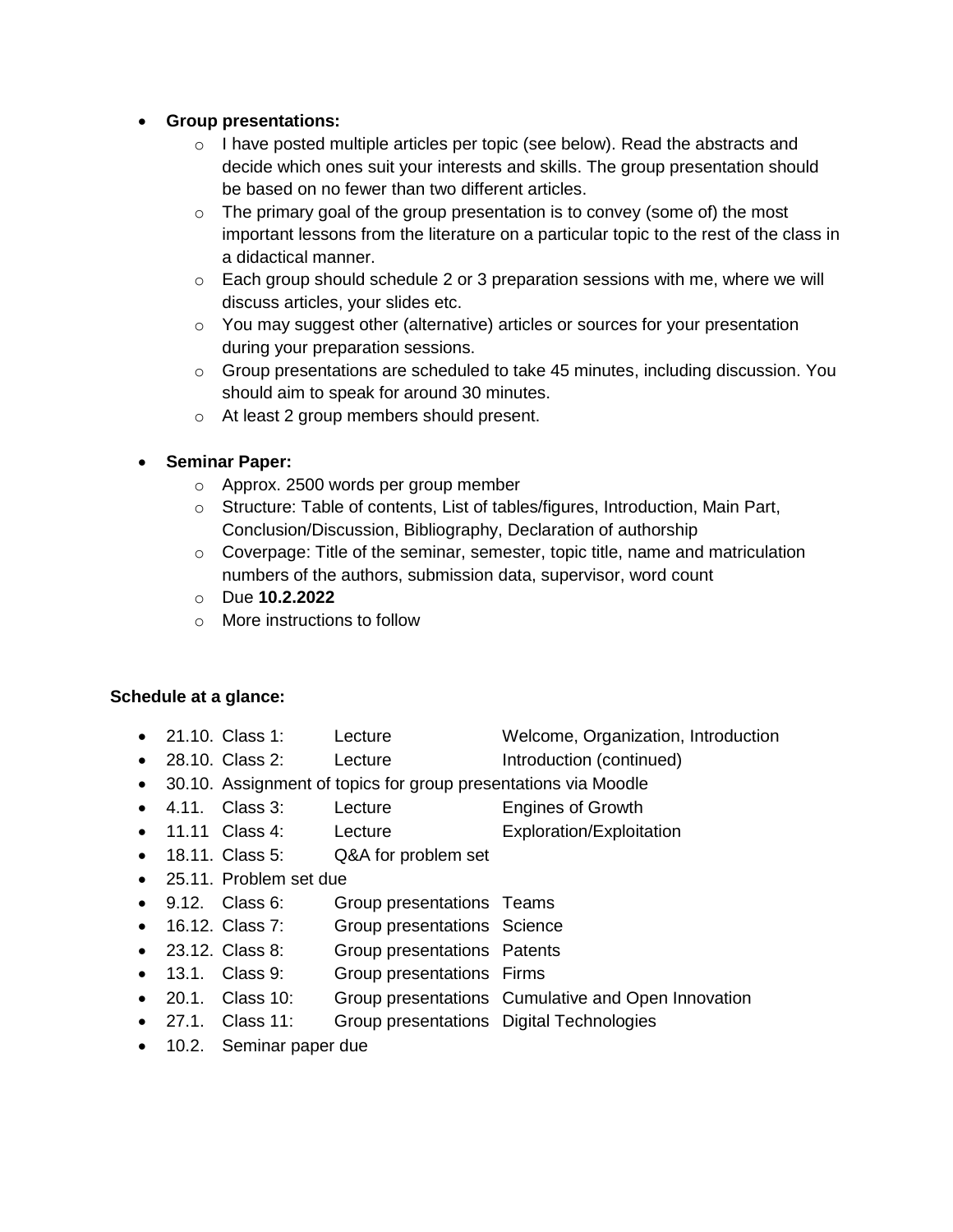#### **List of all articles and books**

## **1. Introduction (21.10. und 28.10.)**

#### **a. The history of innovation**

Mokyr, J. (2002): The Gifts of Athena. *Princeton University Press, New Jersey*

Ahmadpour M. & Jones, B.F. (2017): The dual frontier: Patented inventions and prior scientific advance. *Science, 357, p. 583-587*

Jones, B.F. (2009): The Burden of Knowledge and the "Death of the Renaissance Man": Is Innovation Getting Harder? *Review of Economic Studies, 76, p. 283-317*

#### **b. Innovation and the market economy**

Schumpeter, J.A. (1942): Capitalism, socialism and democracy. *Harper, New York*

Arrow, K. (1962): Economic Welfare and the Allocation of Resources for Invention. *In: The Rate and Direction of Inventive Activity: Economic and Social Factors. Princeton University Press, New Jersey*

Gilbert, R. & Newberry, D.M. (1982): Preemptive Patenting and the Persistence of Monopoly. *American Economic Review, 72, p. 514-526*

# **2. Engines of Growth (4.11.)**

#### **a. Recombination**

Uzzi, B., Mukherjee, S., Stringer, M. & Jones B.F. (2013): Atypical Combinations and Scientific Impact. *Science, 432, p. 468-471*

#### **b. General Purpose Technologies**

Jovanovic, B. & Rousseau, P.L. (2005): General Purpose Technologies. *In: Handbook of Economic Growth, Elsevier, p. 1181-1224*

Hall, B.H. & Trajtenberg, M. (2004): Uncovering GPTS with Patent Data. *NBER Working Paper 10901*

Moser, P. & Nicholas, T. (2004): Was Electricity a General Purpose Technology? Evidence from Historical Patent Citations. *American Economic Review, 94, p. 388-394*

Bresnahan, T.F. & Trajtenberg, M. (1995): General purpose technologies: `Engines of Growth'? *Journal of Econometrics, 65, p. 83-108*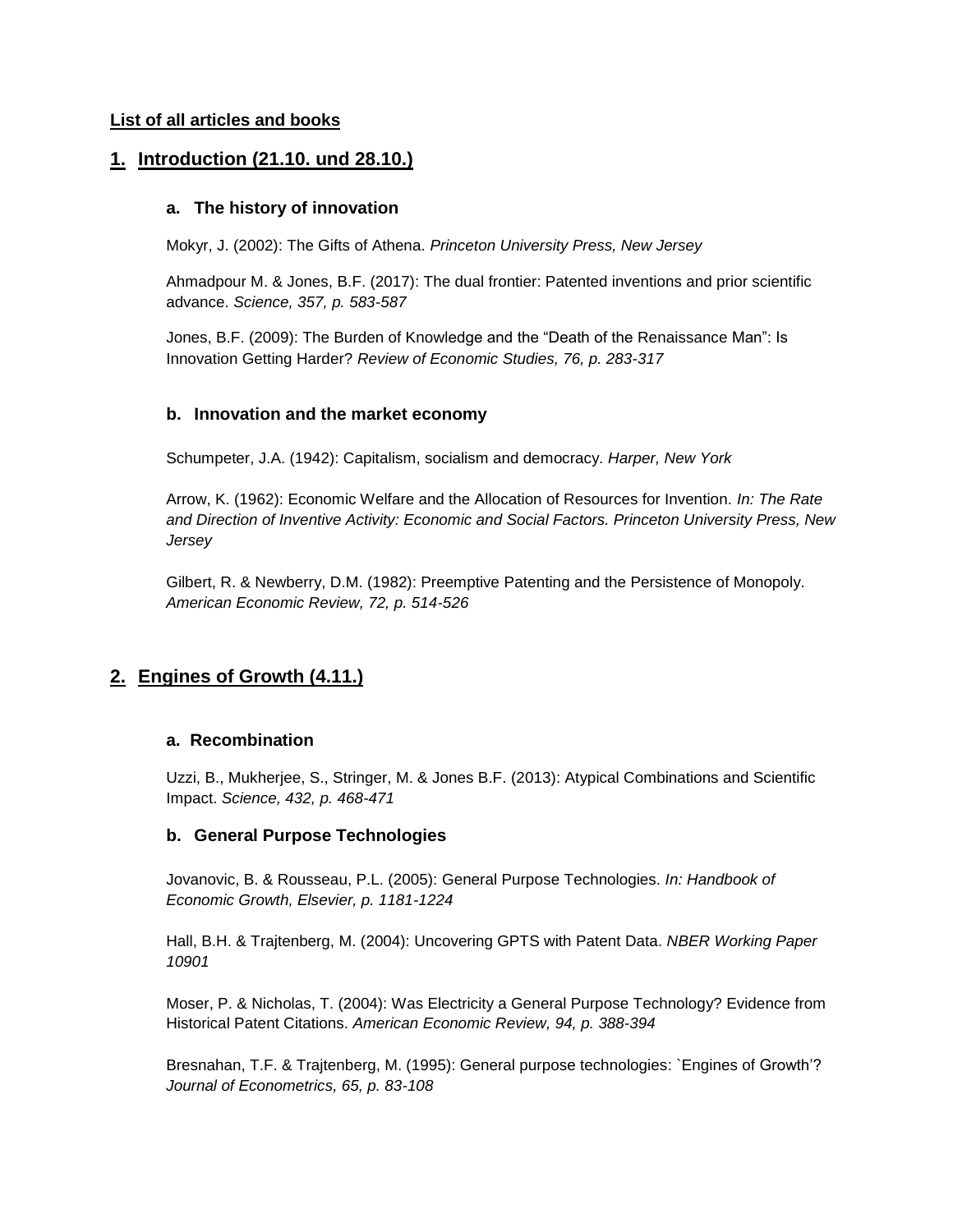Cowan, R. (1990): Nuclear Power Reactors: A Study in Technological Lock-in. *The Journal of Economic History, 50, p. 541-567.*

# **3. Exploration/Exploitation (11.11.)**

#### **a. Models of Experimentation**

Weitzman, M.L. (1979): Optimal search for the best alternative. *Econometrica, 47. P. 641-654*

Gittins, J.C. (1979): Bandit Processes and Dynamic Allocation Indices. *Journal of the Royal Statistical Society. Series B (Methodological), 41, p. 148-177*

### **b. Motivating Exploration in Organizations**

March, J.G. (1991): Exploration and Exploitation in Organizational Learning. *Organization Science, 2, p. 71-87*

Manso, G. (2011): Motivating Innovation. *The Journal of Finance, 66, p. 1823-1860*

Azoulay, P., Graff Zivin, J.S. & Manso, G. (2011): Incentives and creativity: evidence from the academic life sciences. *RAND Journal of Economics, 42, p. 527-554*

Tian, X. & Wang, T.Y. (2014): Tolerance for Failure and Corporate Innovation. *The Review of Financial Studies, 27, p. 211-255*

# **4. Teams (9.12.)**

#### **a. Peer Effects**

Azoulay, P., Graff Zivin, J.S. & Wang, J.(2010): Superstar extinction. *Quarterly Journal of Economics, 125(2), p. 549-589*

Catalini, C. (2021): Microgeography and the Direction of Inventive Activity. *Management Science,64(9), p. 4348-4364*

Jaravel, X., Petkova, N. & Bell, A. (2018): Team-specific capital and innovation. *American Economic Review, 108(5), p. 1034-1077*

Mohnen, M. (2021): Stars and Brokers: Knowledge Spillovers Among Medical Scientists. *Management Science (forthcoming)*

Waldinger, F. (2012): Peer Effects in Science: Evidence from the Dismissal of Scientists in Nazi Germany. *Review of Economic Studies, 79, p. 838-861*

Oettl, A. (2012): Reconceptualizing Stars: Scientist Helpfulness and Peer Performance. *Management Science, 58(6), p. 1122-1140*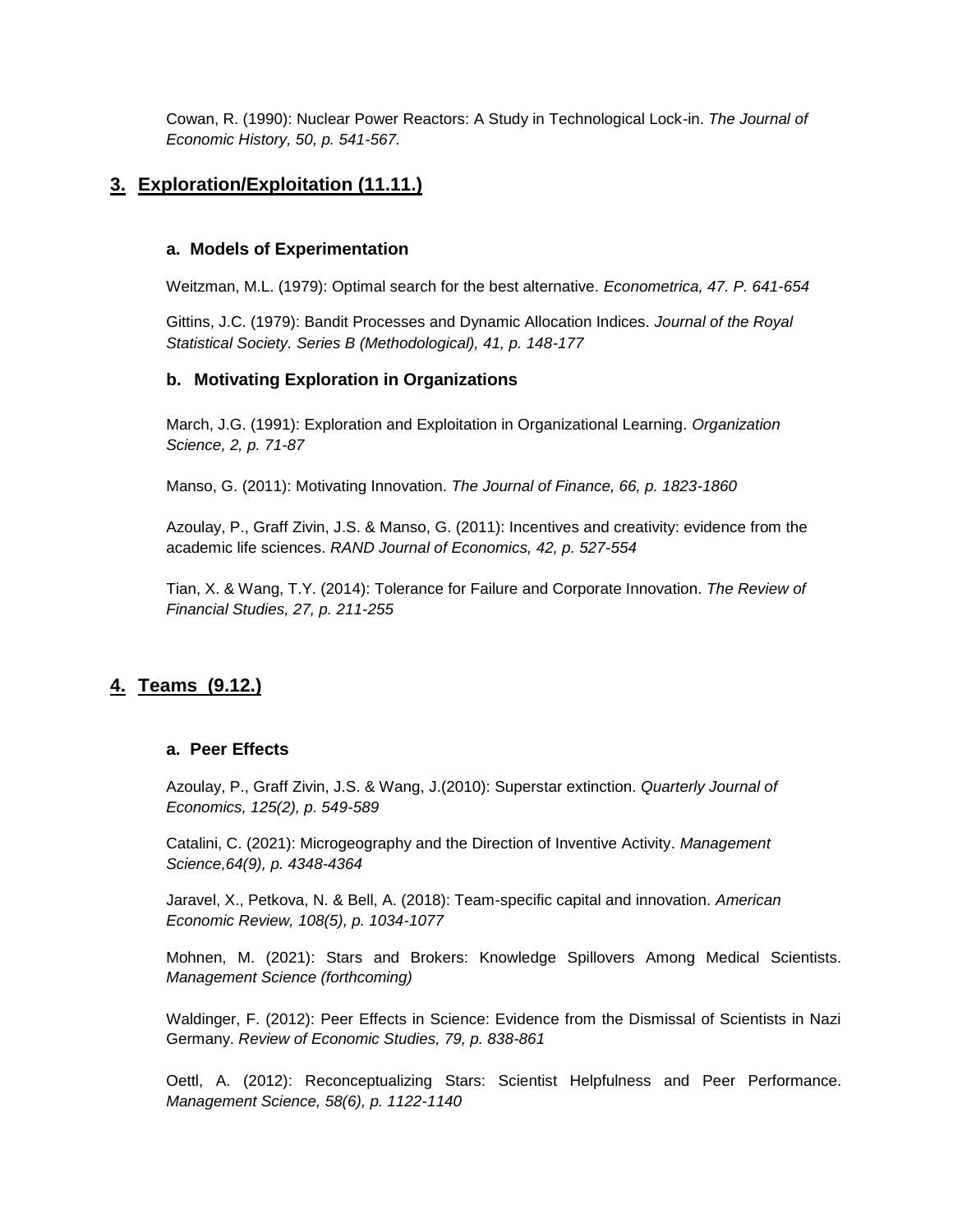### **b. Team Production (and Formation)**

Wuchty, S., Jones, B.F. & Uzzi, B. (2007): The Increasing Dominance of Teams in Production of Knowledge. *Science, 316(5827), p. 1036-1039*

Wu, L., Wang, D. & Evans, J.A. (2019): Large Teams develop and small teams disrupt science and technology. *Nature, 566, p. 378-383*

Catalini, C., Fons-Rosen, C. & Gaule, P. (2019): How do Travel Costs Shape Collaboration? *Working paper*

Ahmadpour, M. & Jones, B.F. (2019): Decoding team and individual impact in science and invention. *PNAS, 116(28), p. 13885-13890* 

Jin, G.Z, Jones, B.F., Lu, S.F. & Uzzi, B. (2019): The Reverse Matthew Effect: Consequences of Retraction in Scientific Teams. *The Review of Economics and Statistics, 101(3), p. 492-506*

Boudreau, K.J., Brady, T., Ganguli, I., Gaule, P., Guinan, E., Hollenberg, A. & Lakhani, K.R. (2017): A Field Experiment on Search Costs and the Formation of Scientific Collaborations. *The Review of Economics and Statistics, 99(4), 565-576*

Battiston, D., Blanes i Vidal, J. & Kirchmaier, T. (2017): Is Distance Dead? Face-to-Face Communication and Productivity in Teams. *CEPR Discussion Paper 1473*

### **5. Science (16.12.)**

#### **a. Science to Technology**

Poege, F., Harhoff, D., Gaessler, F., Baruffaldi, S. (2019): Science quality and the value of inventions. *Science Advances, 5(7323)*

Watzinger, M., Krieger, J.L. & Schnitzer, M. (2021): Standing on the Shoulders of Science. *Working Paper*

Bryan, K.A. & Ozcan, Y. (2021): The Impact of Open Access Mandates on Invention. *The Review of Economics and Statistics (forthcoming)*

Kantor, S. & Whalley, A. (2014): Knowledge Spillovers from Research Universities: Evidence form Endowment Value Shocks. *The Review of Economics and Statistics, 96(1), p. 171-188*

Czarnitzki, D., Doherr, T., Hussinger, K., Schliessler, P. & Toole, A. (2016): Knowledge Creates Markets: The influence of entrepreneurial support and patent rights on academic entrepreneurship. *European Economic Review, 86, p. 131-146*

Hvide, H.K. & Jones, B.F. (2018): University Innovation and the Professor's Privilege*. American Economic Review, 108(7), 1860-1898*

Astebro, T., Braguinsky, S., Baunerhjelm, P. & Brostroem, A. (2021): Academic Entrepreneurship: Bayh-Dole versus the `Professor's Privilege'. *Working paper*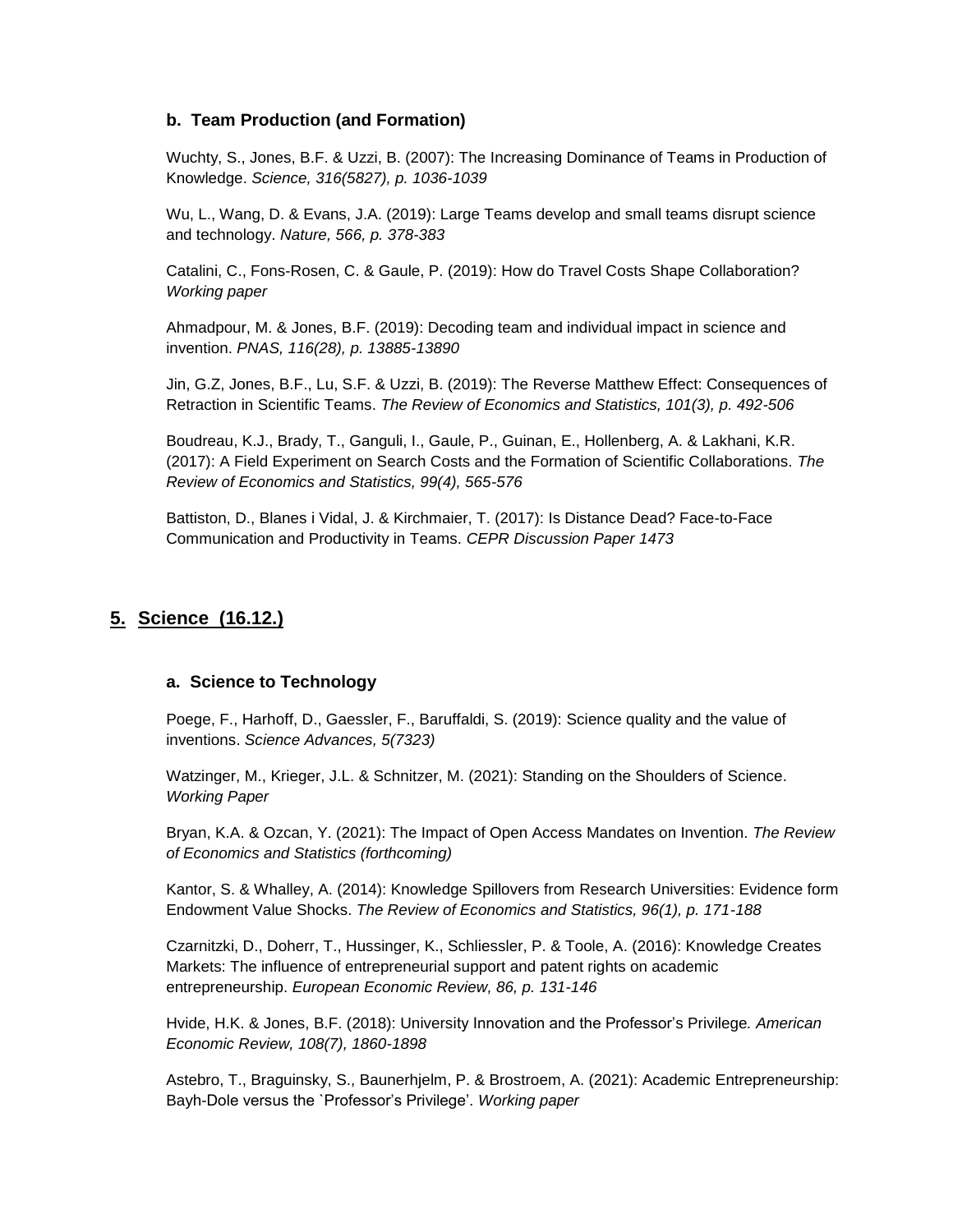### **b. Corporate Science (in the US)**

Cohen, W.M., & Levinthal, D.A. (1989): Innovation and Learning: The Two Faces of R&D. *The Economic Journal, 99, p. 569-596*

Cockburn, I. M. & Henderson, R. (1998): Absorptive Capacity, Coauthoring Behavior, and the Organization of Research in Drug Discovery. *The Journal of Industrial Economics, 46(2), p. 157- 182*

Arora, A., Belenzon, S. & Sheer, L. (2021): Knowledge spillovers and corporate investment in scientific research. *American Economic Review, 111(3), p. 871-898*

Arora, A., Belenzon, S. & Patacconi, A. (2017): The decline of science in corporate R&D. *Strategic Management Journal, 39, p. 3-32*

Arora, A., Belenzon, S., Patacconi, A. & Suh, J. (2020): The Changing Structure of American Innovation: Some Cautionary Remarks for Economic Growth. *In: Innovation Policy and the Economy, Vol. 20*

Stern, S. (2004): Do Scientists Pay to Be Scientists? *Management Science, 50(6), p. 835-853*

## **6. Patents (23.12.)**

#### **a. Theory**

Gallini, N. & Scotchmer, S. (2002): Intellectual Property: When is it the best Incentive System*? In: Innovation Policy and the Economy, Vol. 2, p. 51-77*

Wright, B.D. (1983): The Economics of Invention Incentives: Patents, Prizes, and Research Contracts. *American Economic Review, 73(4), p. 691-707*

Kremer, M. (1998): Patent Buyouts: A Mechanism for Encouraging Innovation. *The Quarterly Journal of Economics, 113(4), 1137-1167*

Weyl, E.G. & Tirole, J. (2012): Market Power Screens Willingness-To-Pay. *The Quarterly Journal of Economics, 127(4), p. 1971-2003*

#### **b. Empirical Studies**

Moscona, J. (2021): Flowers of Invention: Patent Protection and Productivity Growth in US Agriculture. *Working paper*

Williams, H. (2017): How Do Patents Affect Research Investments? *Annual Review of Economics, 9, p. 441-469*

Budish, E., Roin, B. & Williams, H. (2015): Do Firms Underinvest in Long-Term Research? Evidence from Cancer Clinical Trials. *American Economic Reviews, 105(7), p. 2044-2085*

Lerner, J. (2009): The empirical impact of intellectual property rights on innovation: puzzles and clues. *American Economic Review: Paper & Proceedings, 99(2), 434-348*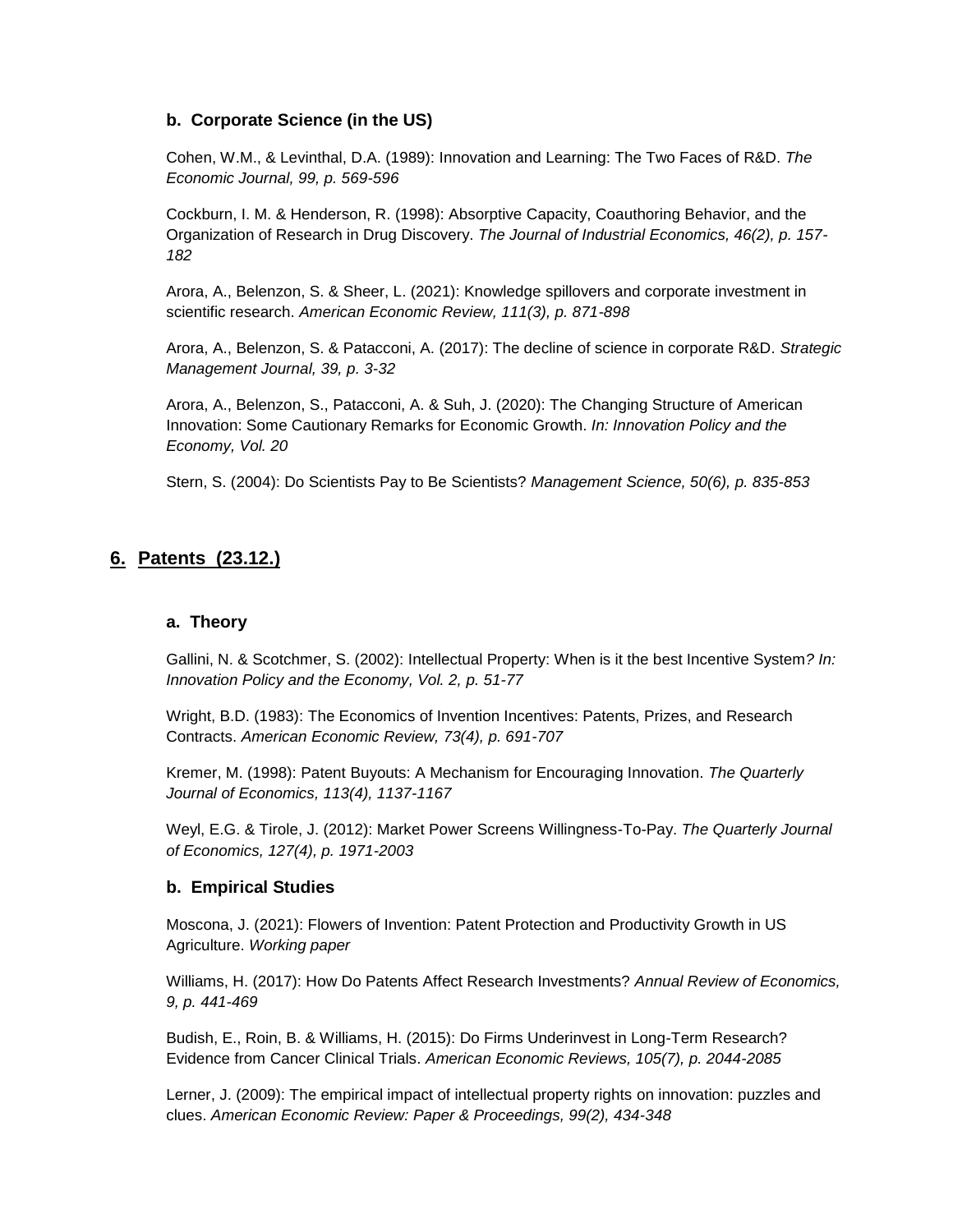Moser, P. (2005): How Do Patent Laws Influence Innovation? Evidence from Nineteenth-Century World's Fairs. *American Economic Review, 95(4), p. 1214-1236*

Cohen, W.M., Nelson, R.R & Walsh, J.P. (2000): Protecting Their Intellectual Assets: Appropriability Conditions and Why U.S. Manufacturing Firms Patent (or Not). *NBER Working paper*

# **7. Firms (13.1.)**

### **a. Competition**

Loury, G.C. (1979): Market Structure and Innovation. *The Quarterly Journal of Economics, 93(3), p. 395-410*

Reinganum, J.F. (1982): A Dynamic Game of R&D: Patent Protection and Competitive Behavior. *Econometrica, 50(3), p. 671-688*

Lerner, J. (1997): An Empirical Exploration of a Technology Race. *RAND Journal of Economics, 28(2), 228-247*

Aghion, P., Bloom, N., Blundell, R., Griffith, R. & Howitt, P. (2005): Competition and Innovation: An Inverted-U Relationship. *The Quarterly Journal of Economics, 120(2), p. 701-728*

Cunningham, C., Ederer, F. & Ma, S. (2021): Killer Acquisitions. *Journal of Political Economy, 129(3), p. 649-702*

Henderson, R. (1993): Underinvestment and Incompetence as responses to radical innovation: evidence from the photolithographic alignment equipment industry. *RAND Journal of Economics, 24(2), p. 248-270*

### **b. Entrepreneurial Strategy**

Teece, D. (1986): Profiting from technological innovation: Implications for integration, collaboration, licensing and public policy. *Research Policy, 15, p. 285-305*

Gans, J.S. Hsu, D.H. & Stern, S. (2002): When Does Start-up Innovation Spur the Gale of Creative Destruction. *RAND Journal of Economics, 33(4), p. 571-586*

Marx, M. Gans, J.S. & Hsu, D.H. (2014): Dynamic Commercialization Strategies for Disruptive Technologies: Evidence from the Speech Recognition Industry. *Management Science, 60(12), p. 3103-3123*

Gans, J.S. & Stern, S. (2003): The product market and the market for "ideas": commercialization strategies for technology entrepreneurs. *Research Policy, 32, p. 333-350*

Anton, J.J. & Yao, D.A. (1994): Expropriation and Inventions: Appropriable Rents in the Absence of Property Rights. *American Economic Review, 84(1), p. 190-209*

Arora, A., Fosfuri, A. & Gambardella, A. (2001): Markets for Technology and their Implications for Corporate Strategy. *Industrial and Corporate Change, 102(2), p. 419-451*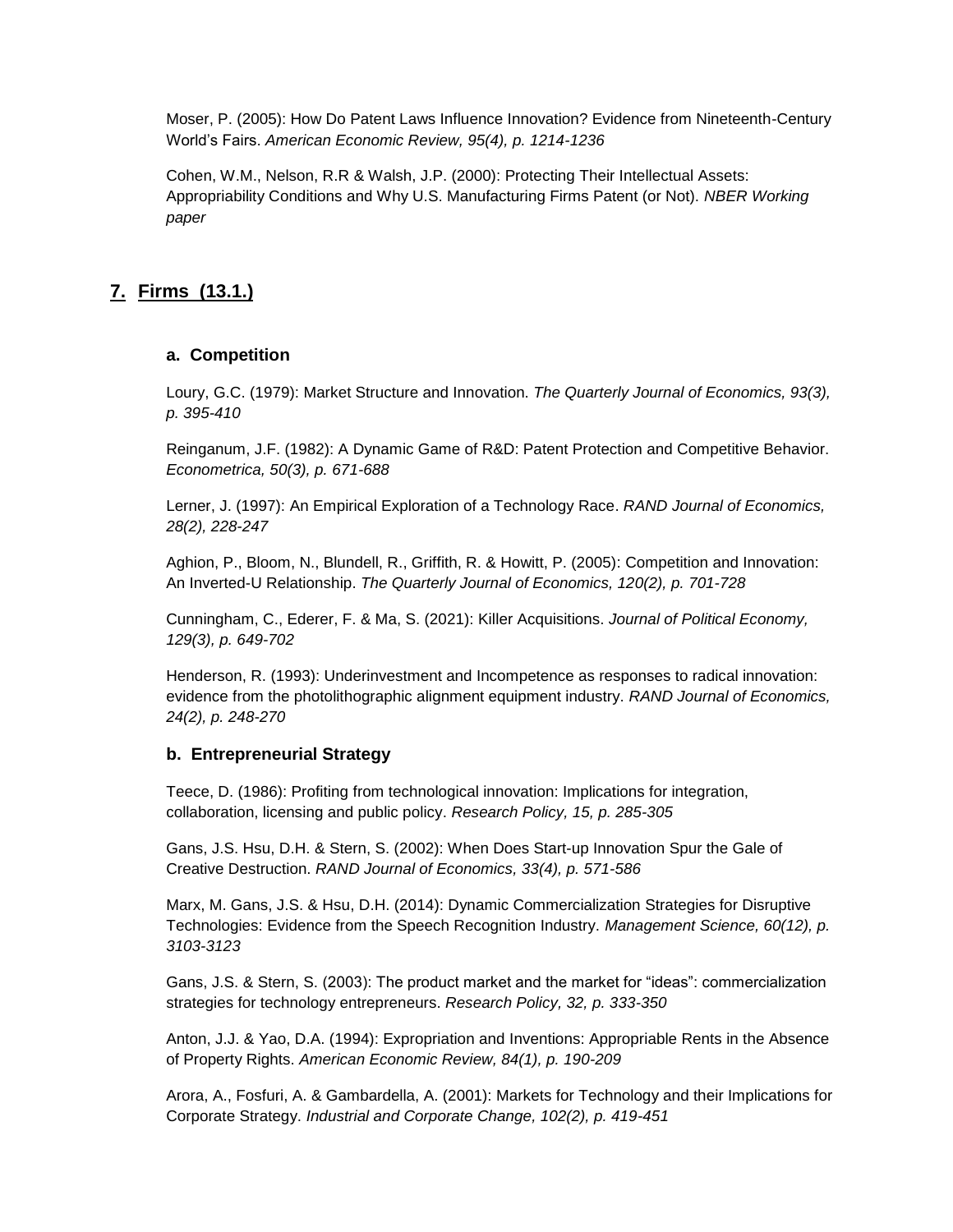# **8. Cumulative and Open Innovation (20.1.)**

#### **a. Cumulative Innovation and Spillovers**

Galasso, A. & Schankerman, M. (2015): Patents and Cumulative Innovation: Causal Evidence from the Courts.*The Quarterly Journal of Economics, 130(1), p.317-369*

Sampat, B. & Wiliams, H. (2019): How do Patents Affect Follow-On Innovation? Evidence from the Human Genome. *American Economic Review, 109(1), p. 203-236*

Scotchmer, S. (1991): Standing on the Shoulders of Giants: Cumulative Research and the Patent Law. *Journal of Economic Perspectives, 5(1), p. 29-41*

Hopenhayn, H., Llobet, G. & Mitchell, M. (2006): Rewarding Sequential Innovators: Prizes, Patents, and Buyouts. *Journal of Political Economy, 114(6), p. 1041-1068*

Furman, J.L., Nagler, M. & Watzinger, M. (2021): Disclosure and Subsequent Innovation: Evidence from the Patent Depository Library Program. *American Economic Journal: Applied Economics (forthcoming)*

Furman, J.L. & Stern, S. (2011): Climbing atop the Shoulders of Giants: The Impact of Institutions on Cumulative Research. *American Economic Review, 101(5), p. 1933-1963*

Jaffe, A., Trajtenberg, M. & Henderson, R. (1993): Geographic Localization of Knowledge Spillovers as Evidenced by Patent Citations. *The Quarterly Journal of Economics, 108(3), p. 577- 598*

#### **b. Open Innovation and the Crowd**

Von Hippel, E. (2010): Open User Innovation. *Handbook of Economics of Innovation, Elsevier, p. 411-427*

Lerner, J. & Tirole, J. (2002): Some Simple Economics of Open Source. *The Journal of Industrial Economics, 50(2), p. 197-234*

O'Mahony, S. (2003): Guarding the commons: how community managed software projects protect their work. *Research Policy, 32, p. 1179-1198*

Xu, L., Nian, T. & Cabral, L. (2020): What Makes Geeks Tick? A Study of Stack Overflow Careers. *Management Science, 66(2), 587-604*

Franzoni, C. & Sauermann, H. (2014): Crowd science. The organization of scientific research in open collaborative projects. *Research Policy, 43, p. 1-20*

Sauermann, H. & Cohen, W.M. (2010): What Makes Them Tick? Employee Motives and Firm Innovation. *Management Science, 56(12), p. 2134-2153*

Chandler, D. & Kapelner, A. (2013): Breaking monotony with meaning: Motivation in crowdsourcing markets. *Journal of Economic Behavior & Organization, 90, p. 123-133*